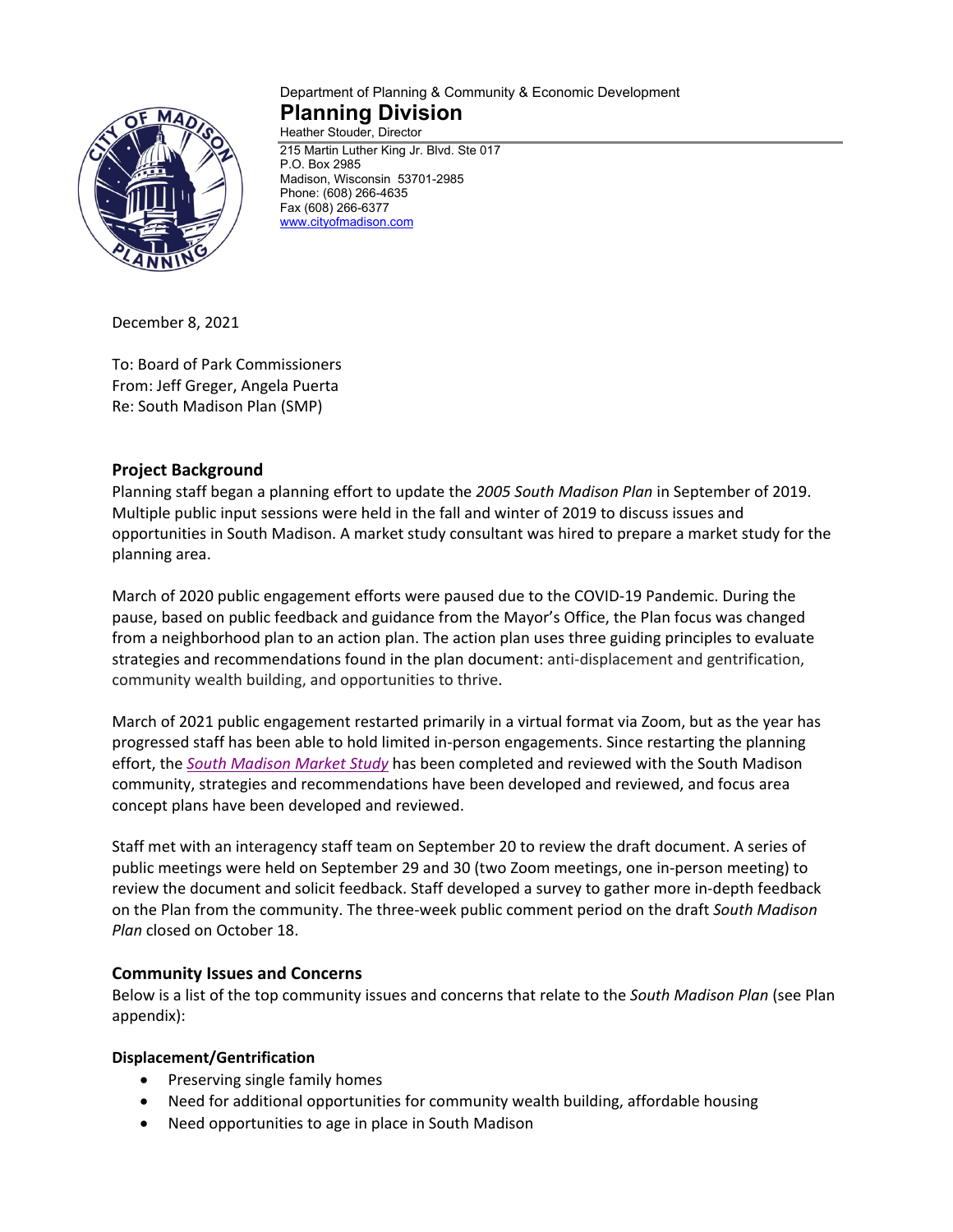## • Preserve the mobile home park

- Adding retain and increase local businesses/Black and Brown businesses to community
- Preserve affordable spaces for businesses, preserve existing local businesses
- Provide spaces for neighborhood serving retail

### **Community Center**

- Need for neighborhood gathering space
- Youth programing
- Senior programing

### **Affordable, quality childcare**

### **Improve bicycle/pedestrian infrastructure**

- Create east/west bike route
- Create north/south bike route
- Extend Cannonball Path

#### **Improve Connectivity**

- Between neighborhoods
- Railroad and major road corridors barriers

#### **Parks**

- Improve access
- Need for amenities/equipment
- Programing for youth and seniors

#### **Improve lighting for pedestrians**

#### **Transit Service**

- More frequent transit service
- Service for  $3^{rd}$  shift workers

#### **Plan Highlights**

The *South Madison Plan* is an action plan that uses three guiding principles: **anti-displacement and gentrification**, **community wealth building**, and **opportunities to thrive** to evaluate the plan strategies and recommendations. The plan focuses on curbing displacement of residents and local businesses, curbing the forces of gentrification, and preserving the culture of South Madison. The Plan also focuses on building equity, housing, and employment.

The following is a summary of major Plan recommendations.

## **Economic Development**

- Create a City-community communication and implementation structure to oversee, monitor, and leverage investments in South Madison.
- Build the local economy and small businesses to improve community wealth and self-sufficiency.
- Raise awareness, participation, and support that culture and heritage are integral to a strong economy and quality of life.

### Page 2